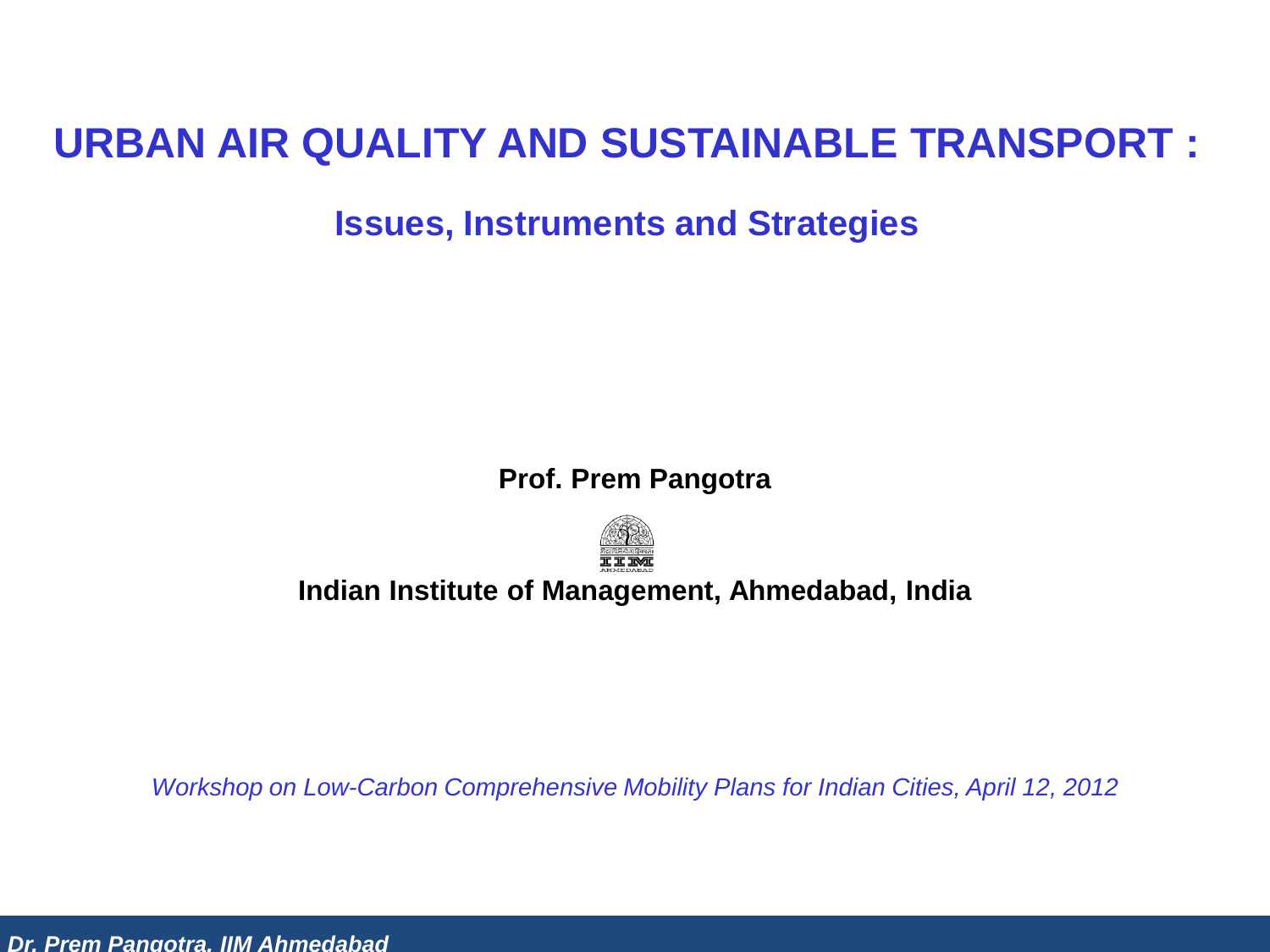#### **URBAN AIR QUALITY ISSUES**

- $\triangleright$  Urban air pollution is a serious problem worldwide and is responsible for more than two million premature deaths every year.
- $\triangleright$  While cities in developed countries have generally resolved air quality problems, cities in developing countries have alarming levels of air pollution
- $\triangleright$  Rising incomes, population and urbanization have led to an increase in urban energy use and travel demand, mainly by private vehicles
- $\triangleright$  Problem is more serious in cities in developing economies as they have limited resources and development goals assume priority over air pollution concerns
- $\triangleright$  The health effects of air pollution are also greater as a large part of the population is poor and does not have access to basic infrastructure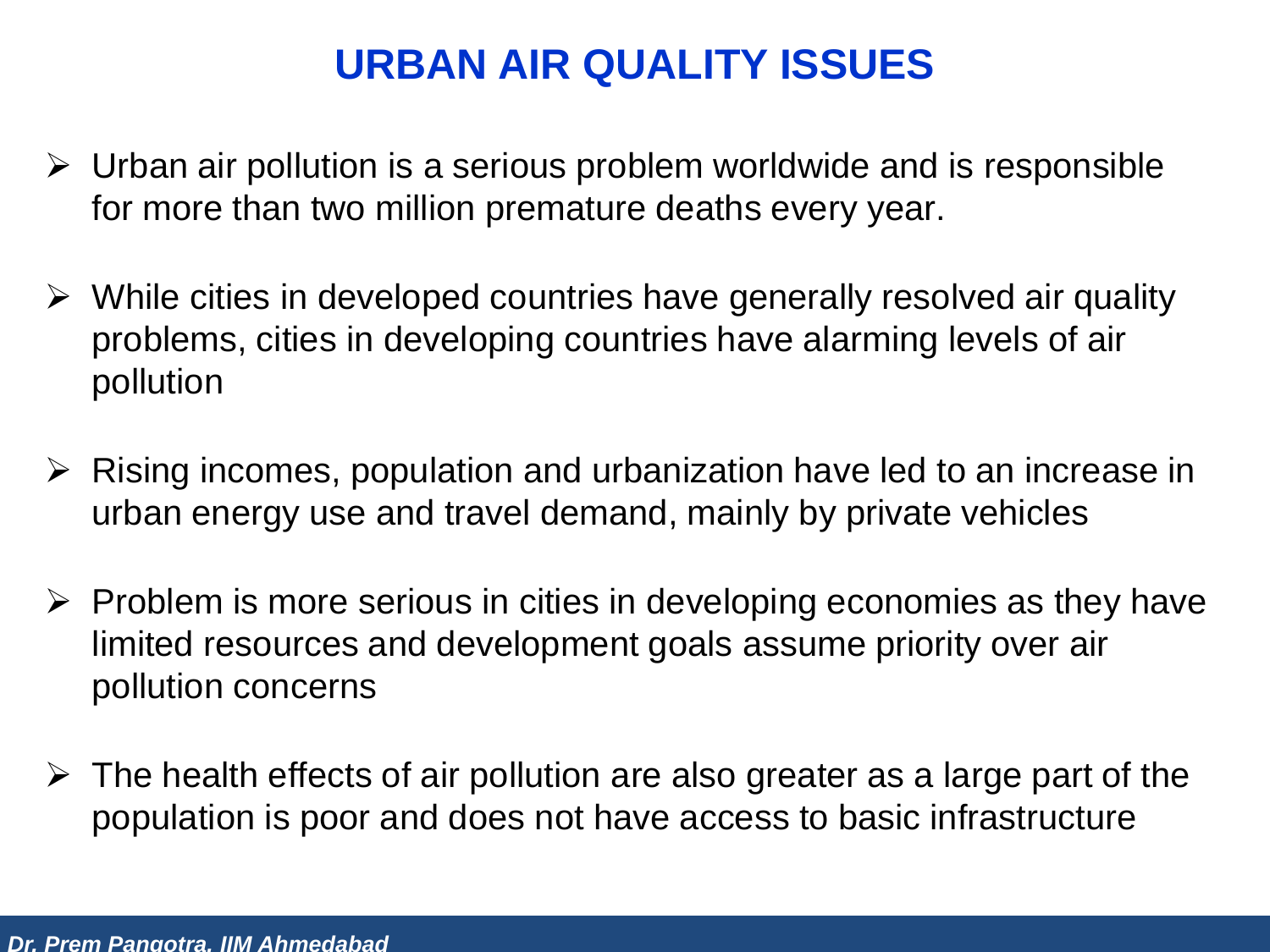#### **SUSTAINABLE URBAN TRANSPORT**

- Characteristics of a 'Sustainable Urban Transport System'
	- Adequate, accessible and affordable
	- Provides choice and freedom to travel safely and comfortably
	- Ensures equity of access for all sections
	- Conserves energy and does not harm the environment
- $\triangleright$  Local air pollution and congestion are the two major policy challenges for urban transport
- $\triangleright$  The transport sector in cities across the world accounts for a high share of energy consumption and is also a major potential contributor to climate change. Indian cities will soon face international pressure to reduce GHG emissions.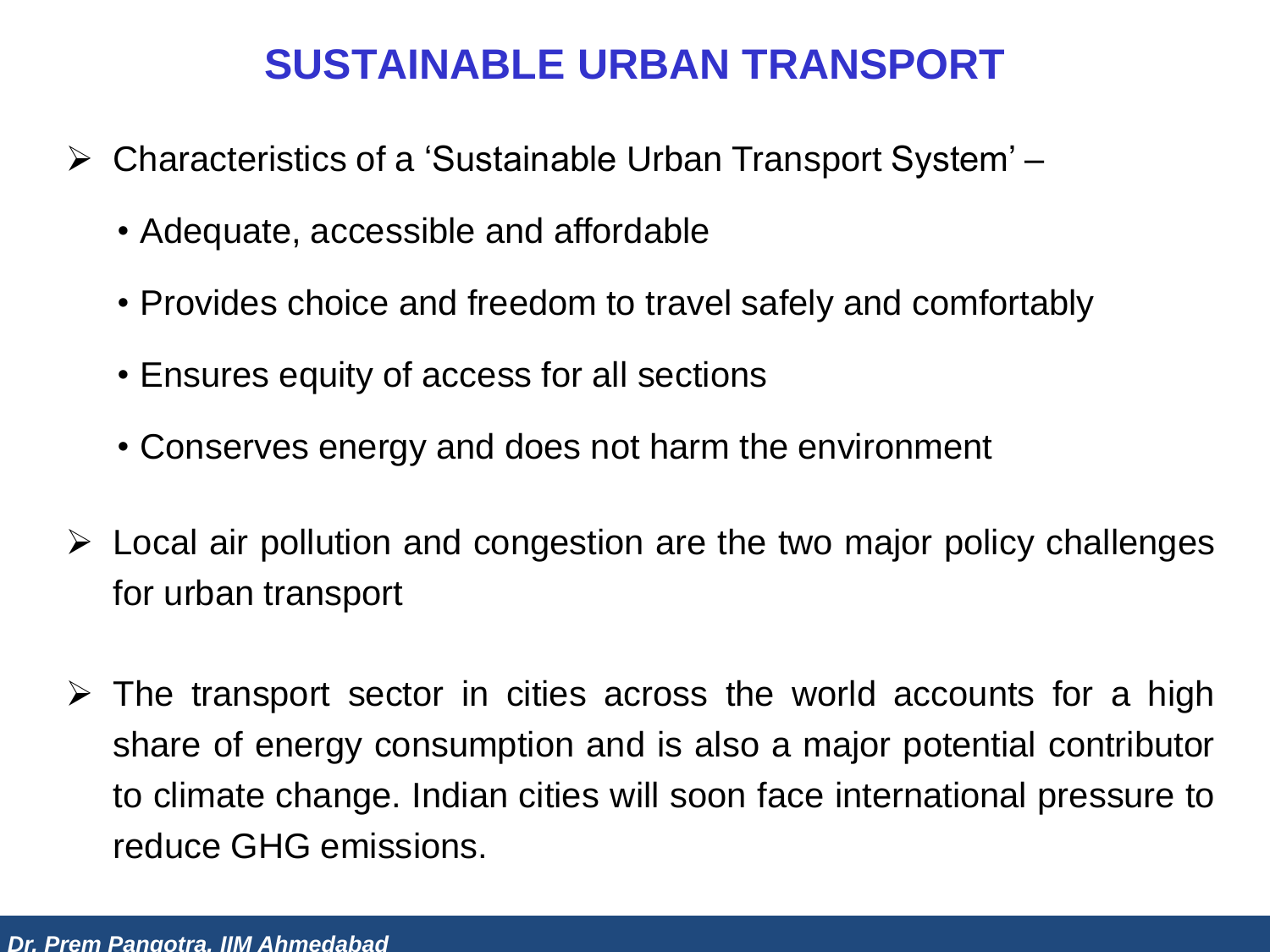#### **AMBIENT AIR QUALITY TRENDS IN INDIAN CITIES (Study of 8 major cities by CPCB, 1995-2005)**

- $\triangleright$  SO<sub>2</sub>
	- Levels are below national standards
	- May be due to reduction in sulfur in diesel, use of LPG instead of coal and CNG in vehicles
- $\triangleright$  NO<sub>2</sub>
	- Levels have decreased below national standards
	- May be due to stricter vehicle emission norms
- $\triangleright$  RSPM and SPM
	- Standards exceed in most cities, decreasing in some
	- Depends on measures taken for vehicular and industrial pollution control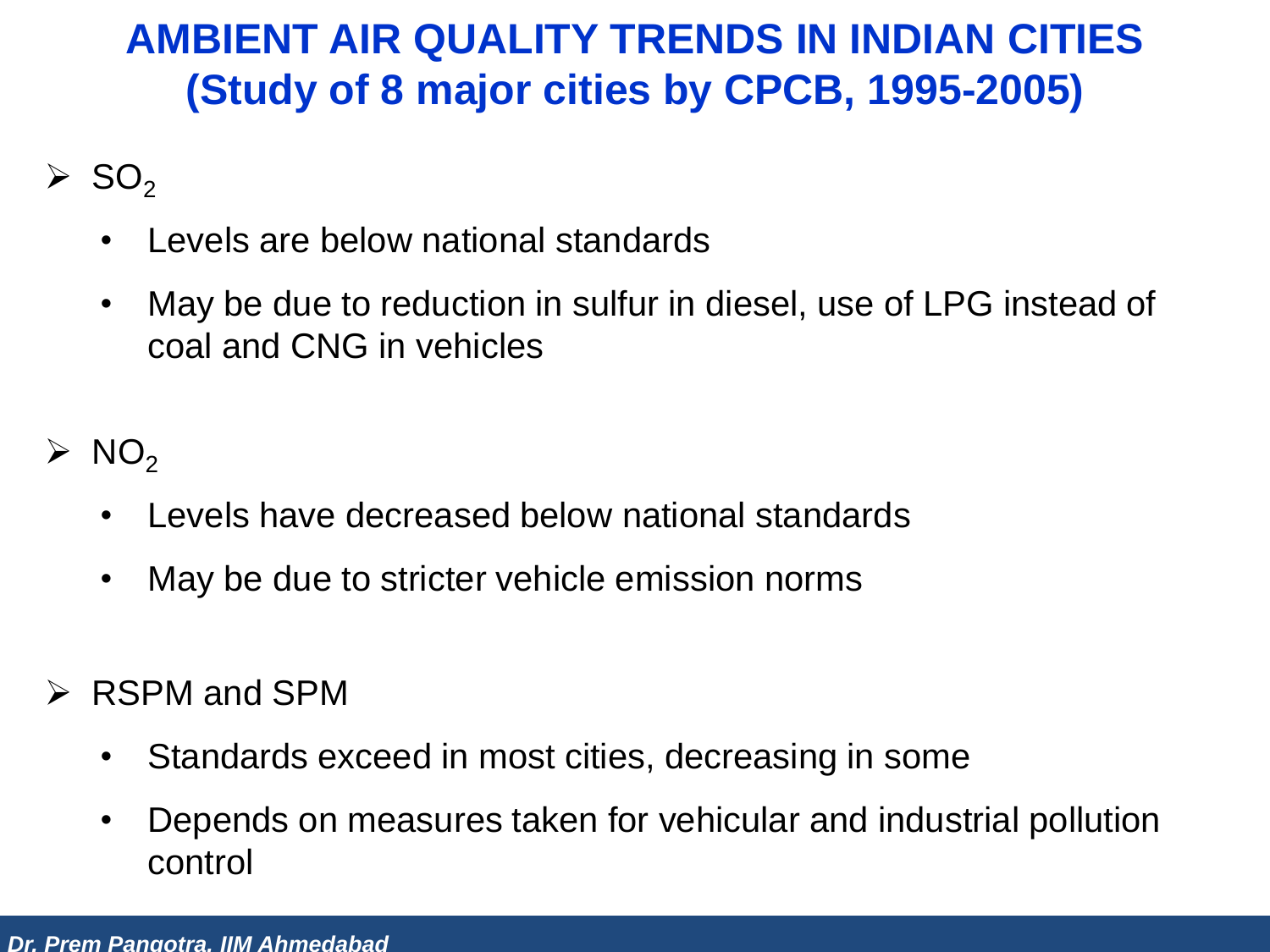#### **PM<sup>10</sup> levels in different categories of Indian cities**



**Data from 78 cities**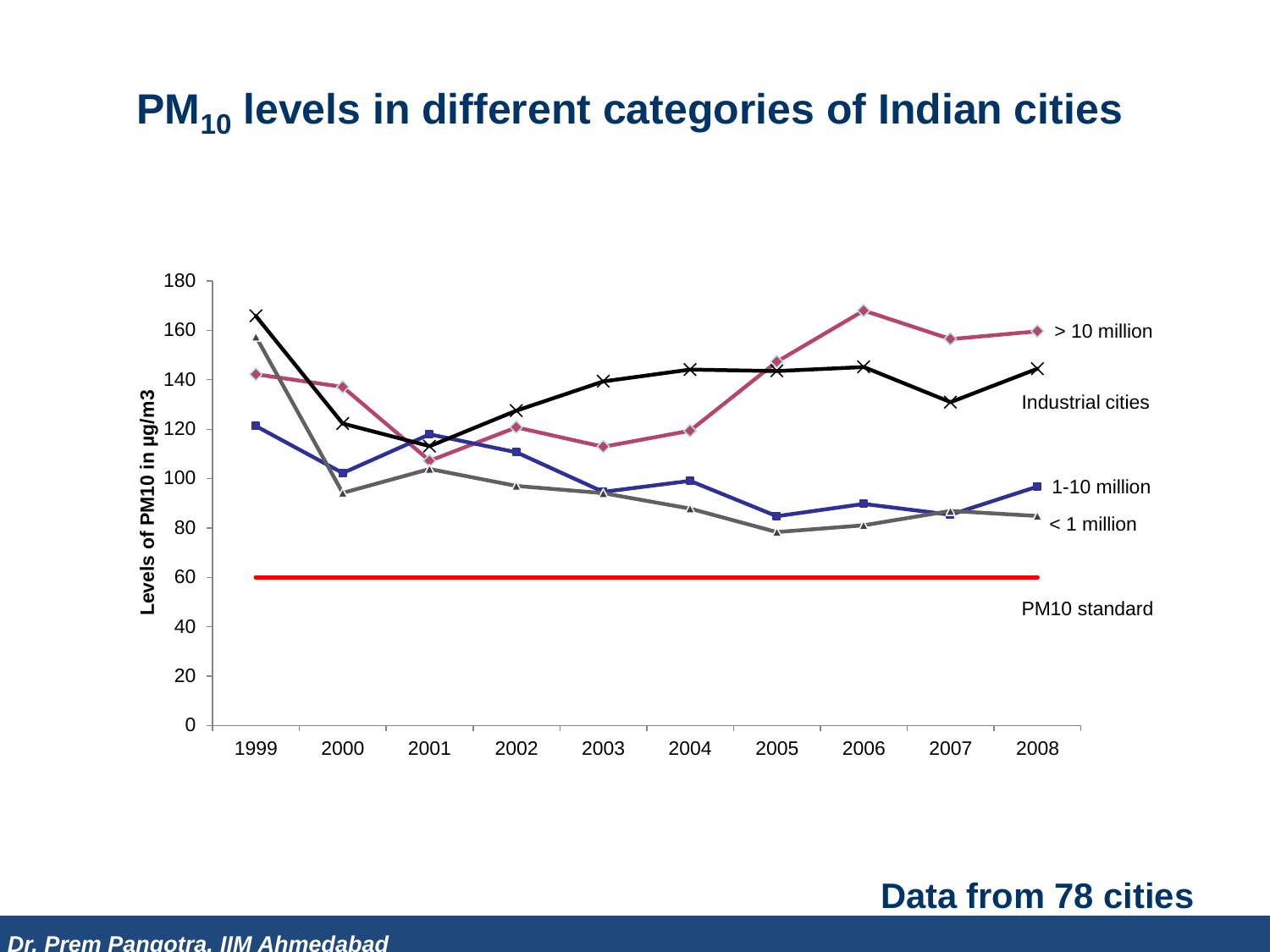# **AIR QUALITY IMPROVEMENTS IN DELHI**

- From being a highly polluted city in the 1980s, Delhi has come a long way
- A PIL by MC Mehta in 1995 triggered the process of AQM in Delhi.
- Judicial interventions led to a number of policy reforms dealing with air quality improvements spanning over two decades
- Key policies that changed Delhi air were:
	- Conversion of all public transport to CNG
	- Phasing out of older vehicles (> 15 years)
	- Relocation of industries away from the city
	- Enforcement of Euro-equivalent emission standards
	- Extensive public transport augmentation with metro and BRTS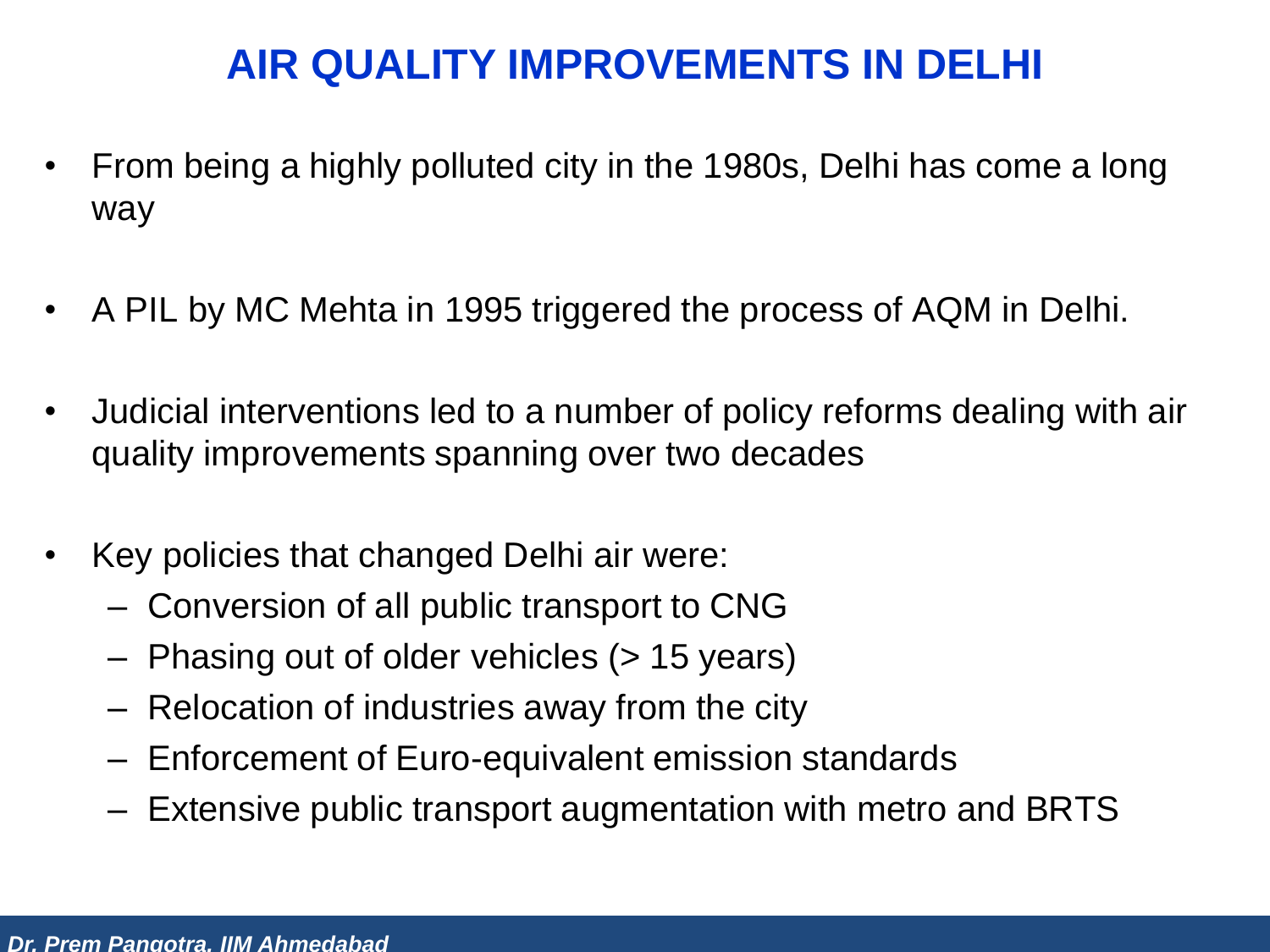# **CHRONOLOGY OF KEY EVENTS RELATED TO AQM IN DELHI**

| <b>Sector</b>                      | <b>Measure implemented</b>                                                                                                                                                                                                    |
|------------------------------------|-------------------------------------------------------------------------------------------------------------------------------------------------------------------------------------------------------------------------------|
| <b>Private</b><br><b>Transport</b> | <b>1987</b> – Fine for owners of polluting vehicles introduced but failed<br>1995 – catalytic converters made compulsory<br>1998 – Phase out of commercial vehicles older than 15 years                                       |
| <b>Fuel Quality</b><br>Improvement | <b>1995</b> – Unleaded petrol introduced<br>1996 – Diesel with 0.5 % S introduced<br>2005 – Diesel with 0.05 % Sulfur introduced                                                                                              |
| <b>Emission</b><br><b>Norms</b>    | 2003 – Euro II equivalent norms for gasoline and diesel passenger cars<br>introduced<br>2005 – Euro III equivalent norms for all cars                                                                                         |
| <b>Public</b><br><b>Transport</b>  | <b>2002</b> – All public transport converted to CNG<br>2006 – Completion of Phase I of Metro<br>2008 – BRT becomes operational                                                                                                |
| <b>Industry</b>                    | 1997 – 1160 industries closed or relocated including hot mix plants, arc<br>induction furnaces, brick kilns).<br>2001 – Hazardous industry closure/relocation continues: total of 2,210<br>closed/relocated between 1998-2001 |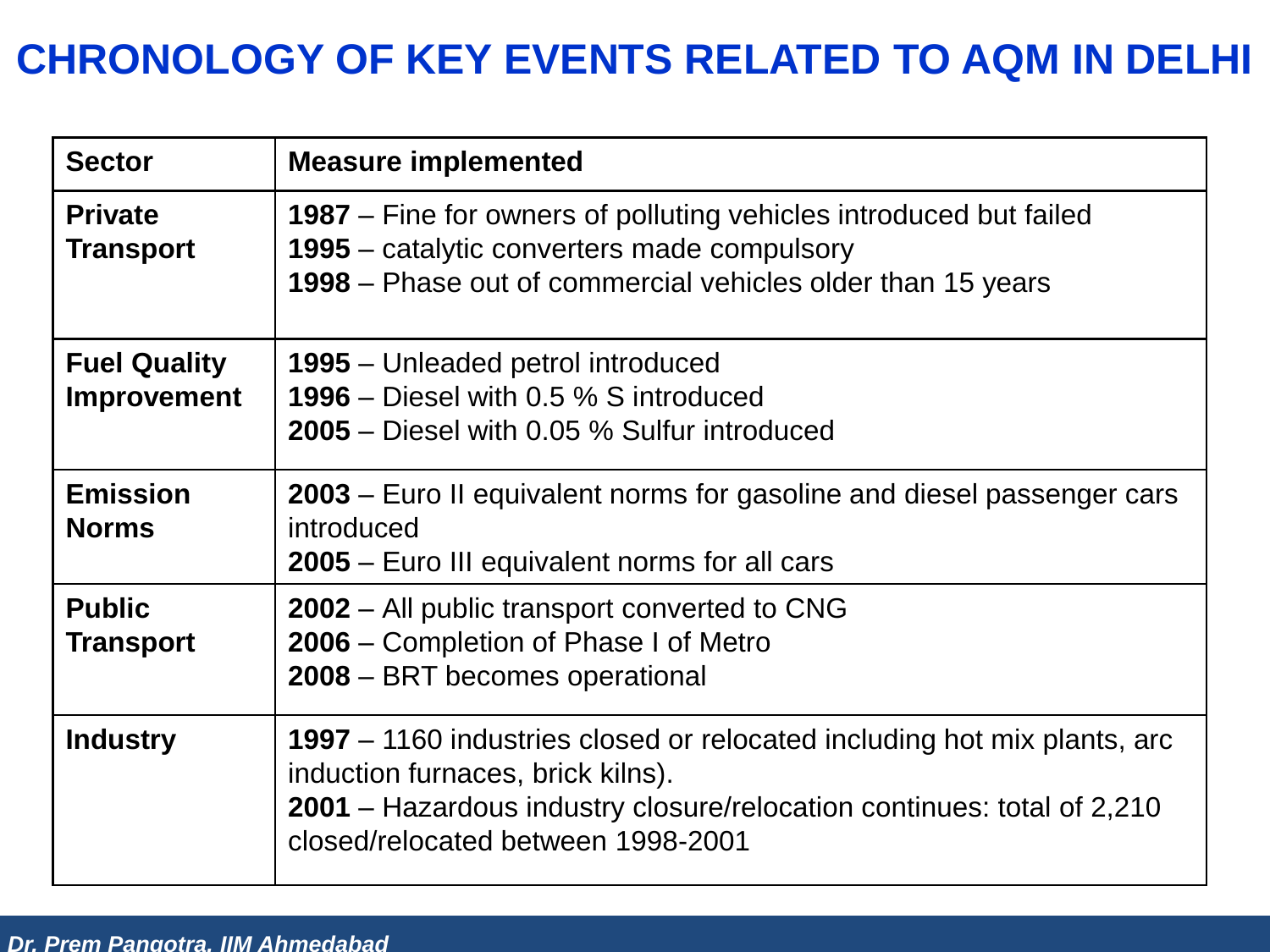# **RELOCATION OF INDUSTRIES**

- In 1996, a SC directive ordered 168 category 'H' industries to move out of Delhi to suitable locations or close down.
- Relocation process began, but did not progress much. Government was found to be dragging its feet.
- Supreme Court put its foot down and gave a deadline of 2000 when all polluting industries, should relocate or shut down.
- This led to riots and arson across the capital where three persons died and hundreds were injured.
- Finally, after much delay, a large number of industries were moved out of the city area.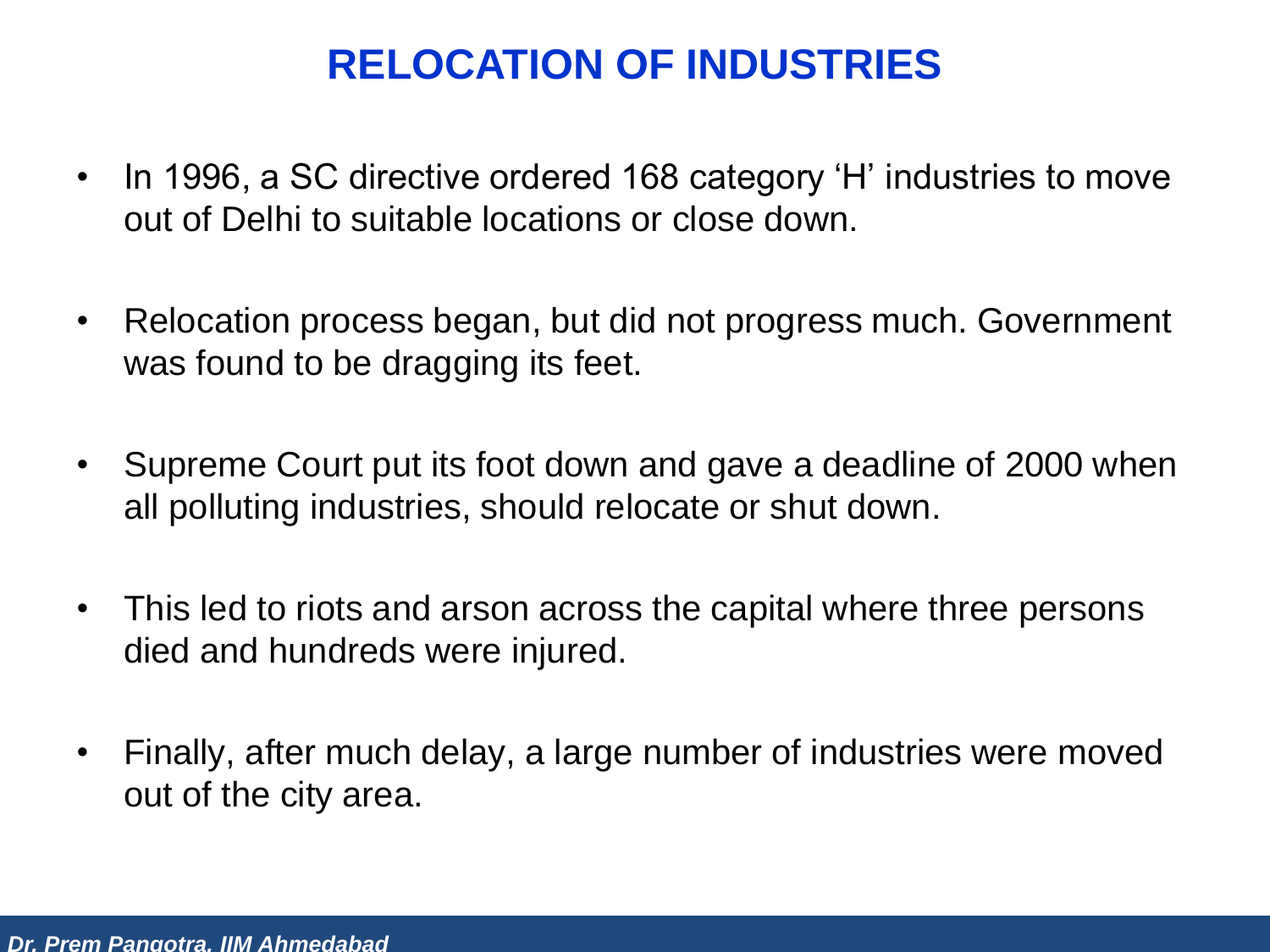#### **PHASING OUT OF OLDER VEHICLES**

- Phasing out of older vehicles in Delhi is one of the most controversial stories in Delhi's history of air pollution mitigation.
- Under pressure from the Supreme Court, the Delhi government announced a policy to phase out older vehicles in October 1997. However, this policy was withdrawn in February, 1998.
- The Supreme Court remained firm and set a deadline of October 1998. The deadline was extended on the government's request.
- Finally, by December 1998, all commercial vehicles over 15 years of age were phased out.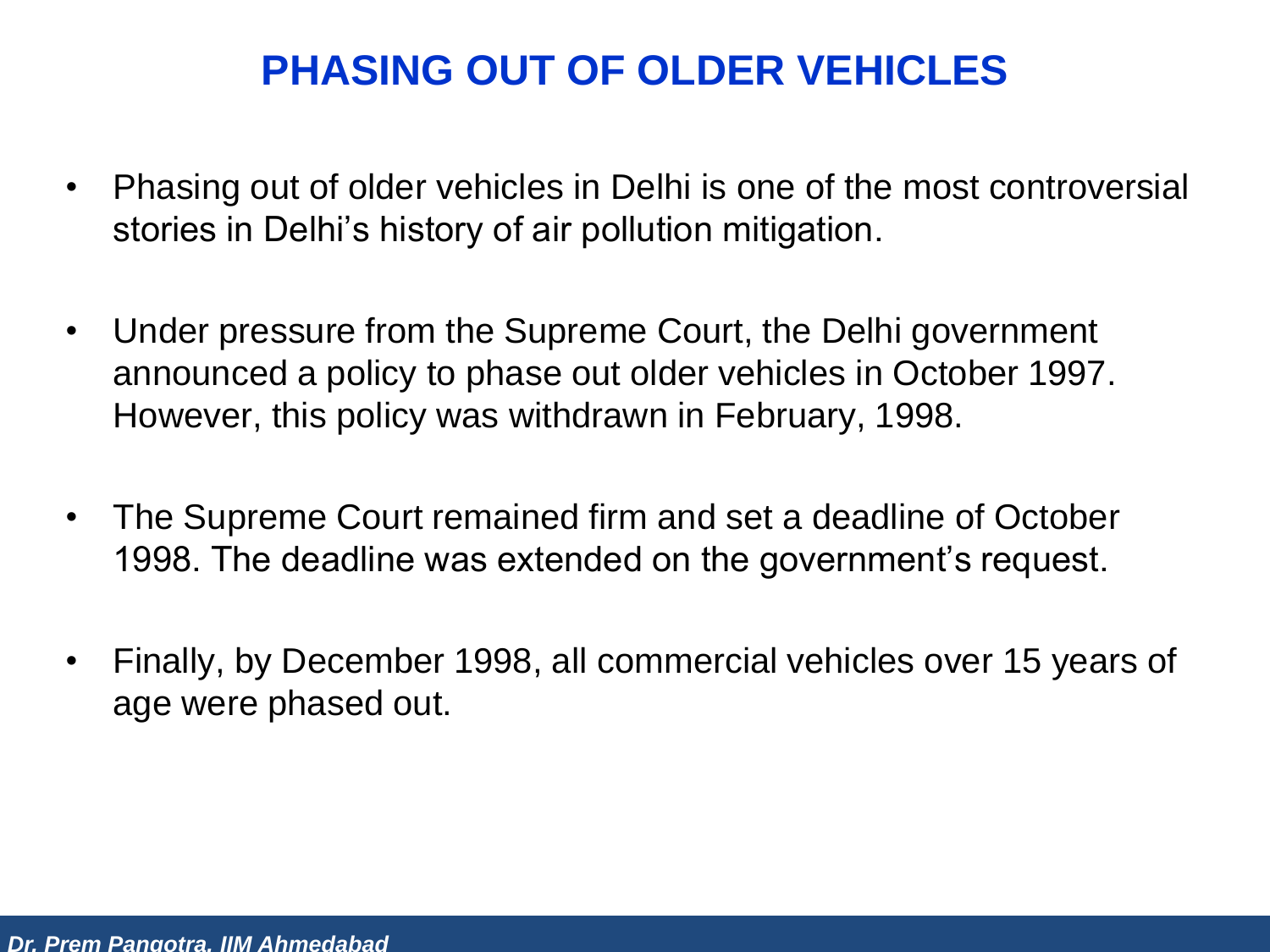#### **CONVERSION OF PUBLIC TRANSPORT VEHICLES TO CNG**

- Supreme Court's landmark directive mandating conversion of all public transport vehicles to CNG by April, 2001.
- The order was received with massive protests from key stakeholders. The bus transport lobby went on strike protesting against unavailability of CNG.
- While the CNG debate was still on, the Indian government appointed the Auto Fuel Policy Committee (Mashelkar Committee)
- A significant recommendation of the committee was "to prescribe emission standards and fuel quality standards and leave the choice of fuel and technology to manufacturers and consumers"
- Despite the protests and delays, the Supreme Court stood firm and by 2002 all public buses, autos and taxis were converted to CNG.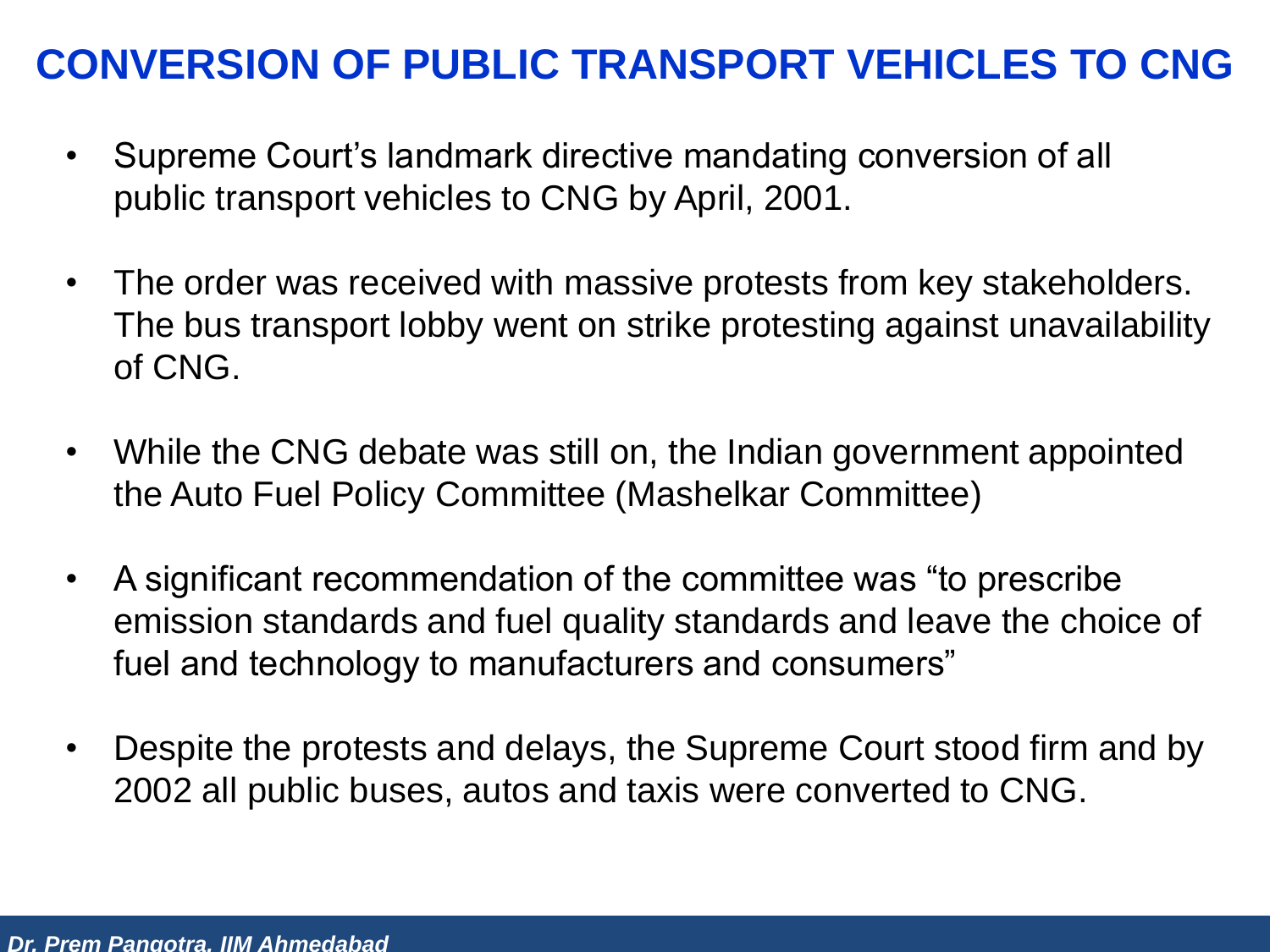#### **TRENDS OF MAJOR AIR POLLUTANTS IN DELHI**

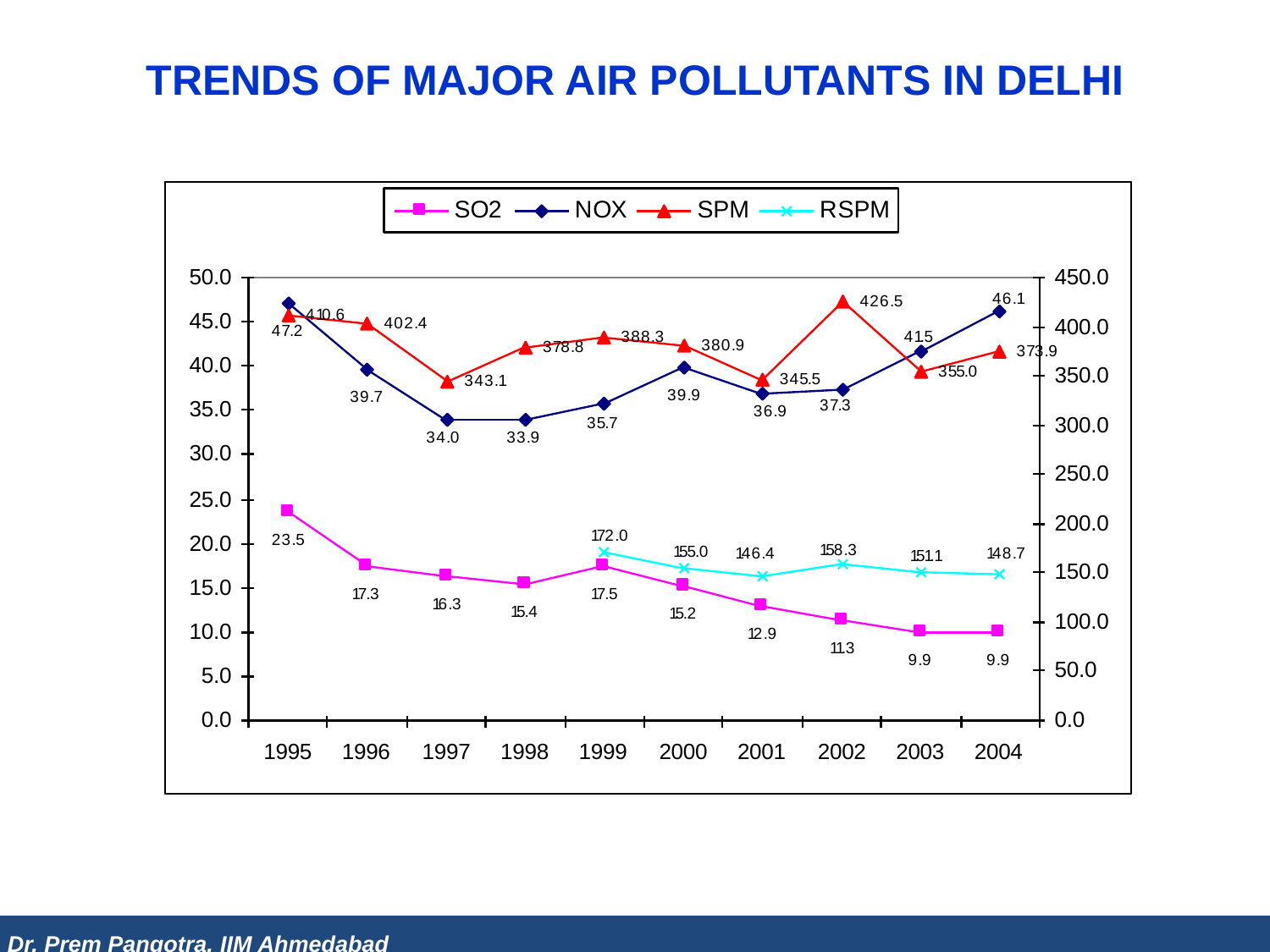#### **DIESEL – CNG DEBATE**

- Diesel vehicles emit more SPM and  $NO<sub>x</sub>$  and lesser  $CO<sub>2</sub>$  and HC compared to CNG vehicles.
- The Diesel-CNG debate was centered on the issue of whether regulations should address emissions or the type of fuel.
- While CSE advocated mandating the use of CNG for public transport vehicles, the Auto Fuel Policy Committee favoured adoption of Euro equivalent standards for vehicles and fuels.
- Eventually the SC decided to mandate CNG for all public transport vehicles in Delhi.
- Diesel vehicles are gaining more acceptance in a number of European countries after reduction of sulphur content and use of effective emission control devices.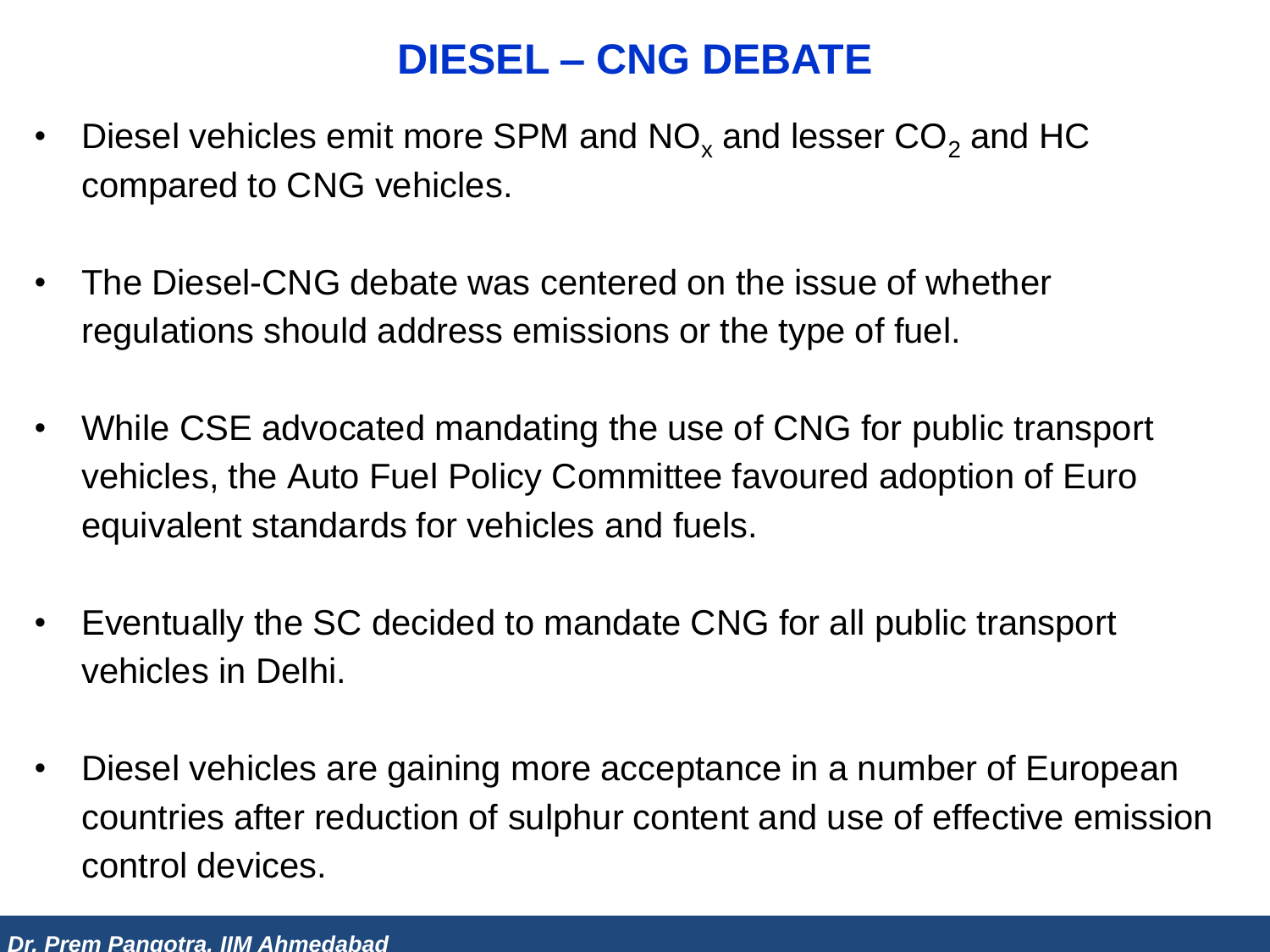#### **PUBLIC TRANSPORT**

- The supply of transport infrastructure and services is improving with the introduction of new buses, Metro and BRTS.
- However, mere scaling up of public transport infrastructure may not reduce the number of private vehicles on road.
- Innovative approaches are required to facilitate a modal shift from private to public transport. MRTS and BRTS have a last mile problem.
- Needed responses:
	- Demand side measures to limit growth of private vehicles
	- Improve right of way for non motorized transport
	- Urban planning responses (compact cities, infrastructure to support intermodal integration, better road designs and maintenance)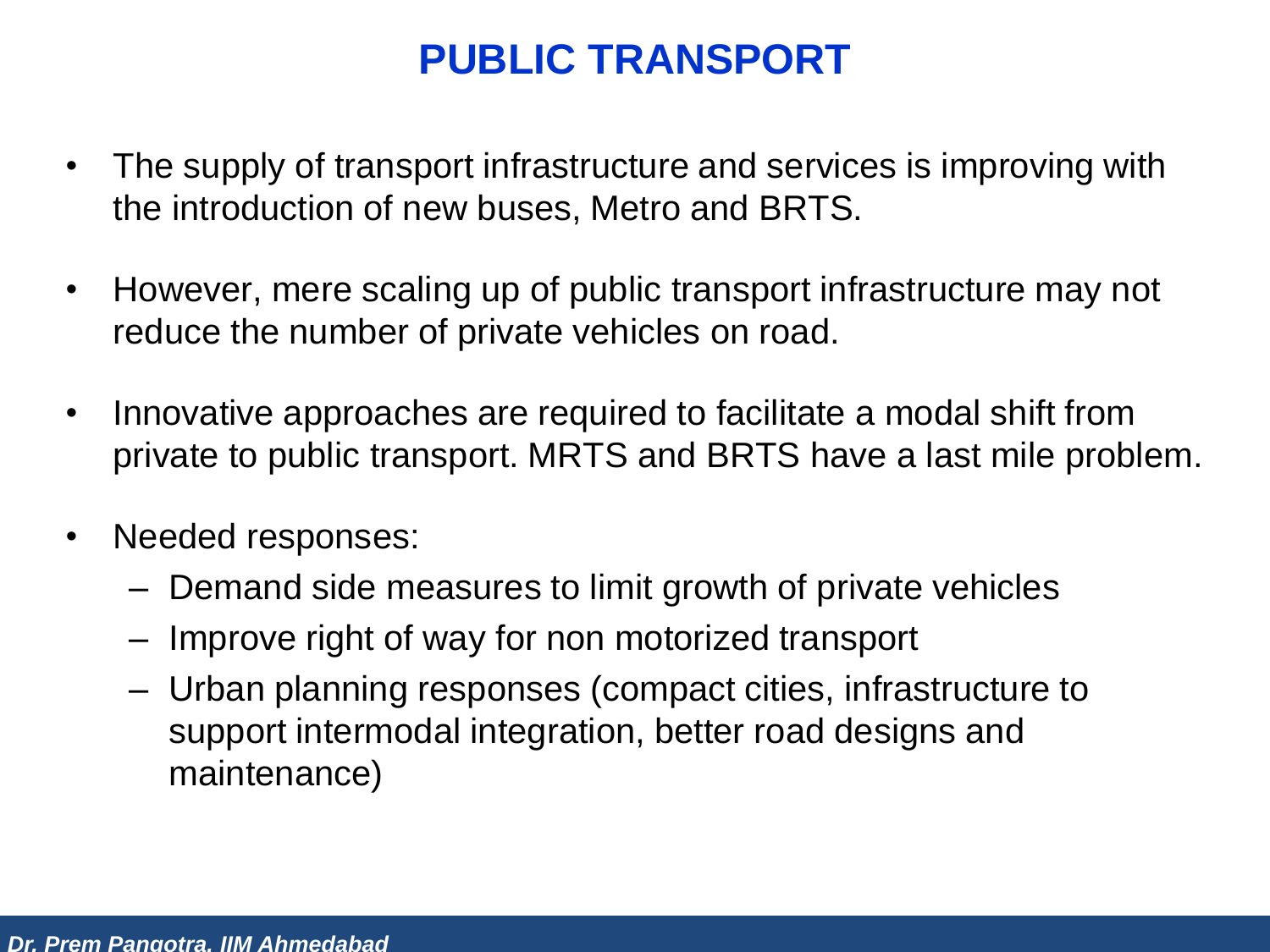## **NON-MOTORIZED TRANSPORT**

- Create greater mobility options for low income groups
- Improve rights of way for pedestrians and cyclists
- Provide matching funds from central and state governments for creation of facilities
- Use Innovative Mechanisms bicycle renting schemes, transport allowance for NMT users
- Pedestrianise central business districts (CBDs) and other commercial nodes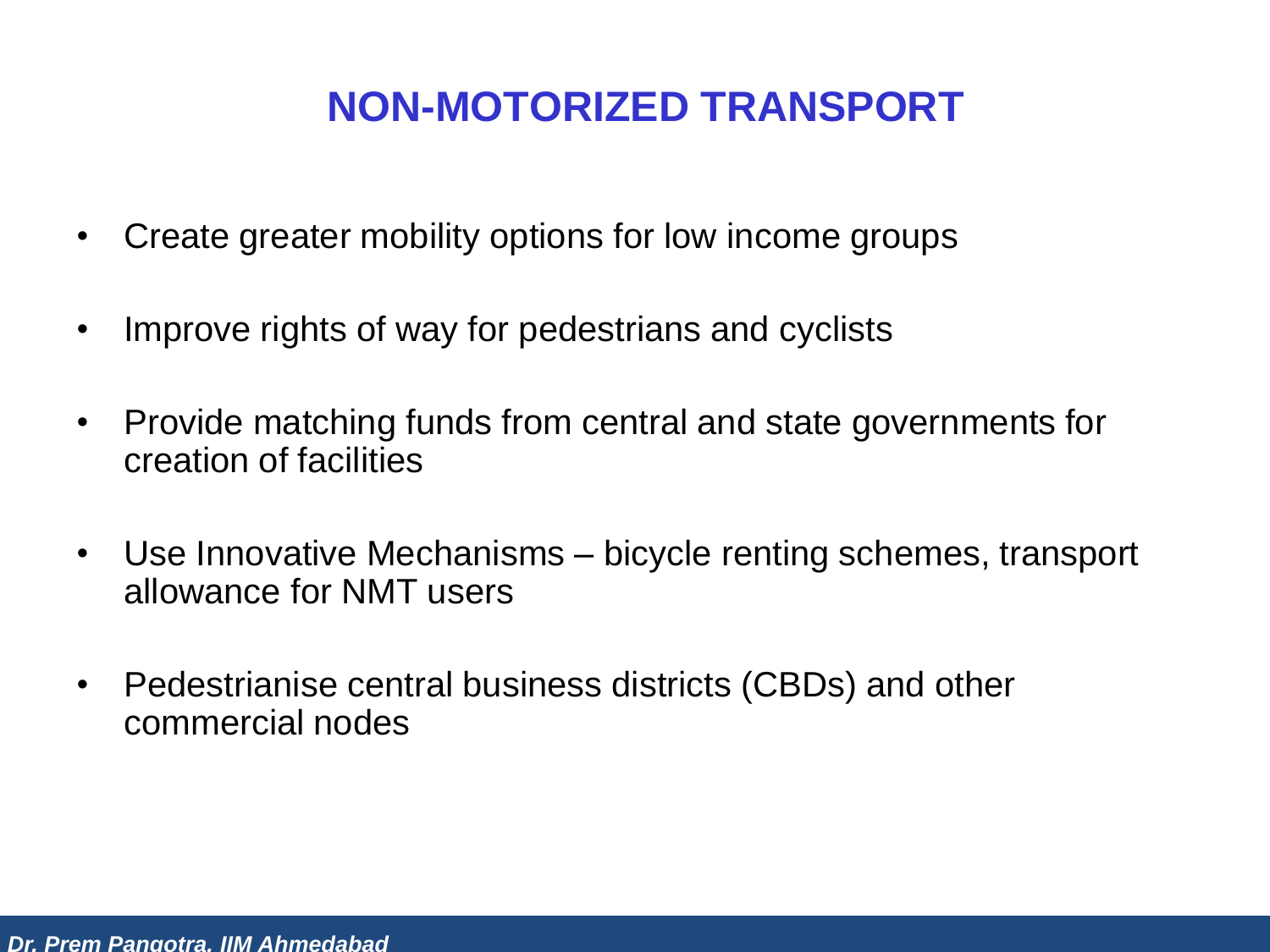# **CONTROLLING USE OF PRIVATE VEHICLES – EXAMPLES**

| <b>City</b>      | <b>Instrument</b>                                                                              | <b>Impacts</b>                                                                                                                  |
|------------------|------------------------------------------------------------------------------------------------|---------------------------------------------------------------------------------------------------------------------------------|
| London           | <b>Congestion Charge</b>                                                                       | Traffic fell by 25%<br>• Congestion went down by 30%<br>• Air pollution emissions decreased<br>• Peak time bus speeds increased |
| <b>New York</b>  | Toll road and corridor approach<br>Fee for Single occupant vehicles<br>on high occupancy lanes | • \$2 million revenue collected<br>• Used to fund transit service express<br>lanes                                              |
| Shanghai         | Vehicle quota system<br>Aggressive public transport                                            | • Restricted new car registrations                                                                                              |
| <b>Singapore</b> | Major investment in public<br>transport<br>Vehicle quota system<br>Congestion charging         | • Car ownership and use have been<br>restricted<br>• All air pollutants are safely within USEPA<br>standards                    |

Source: Down to Earth, 2010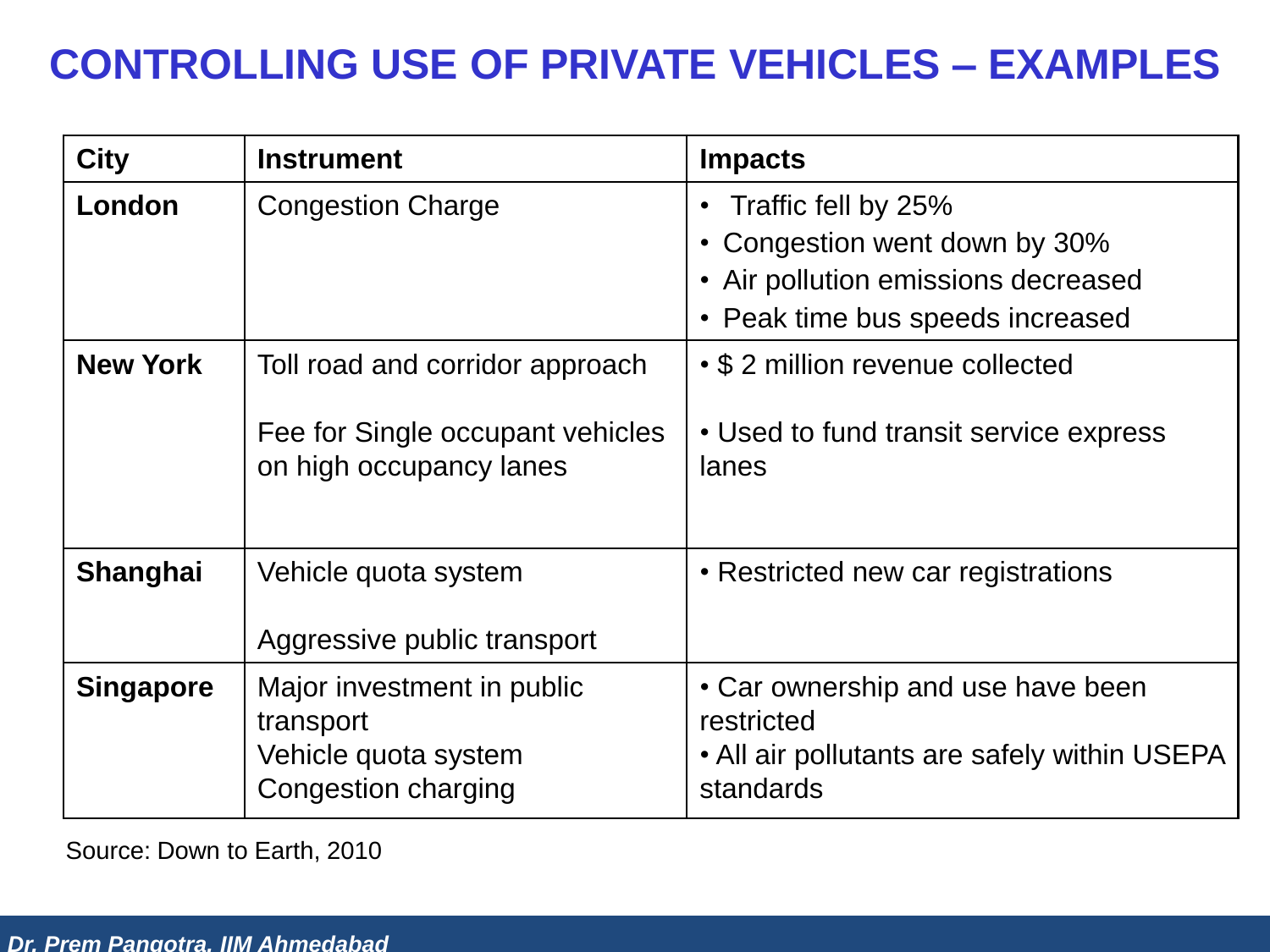# **CONGESTION PRICING**

- Congestion pricing is a charge levied on automobiles that enter a pre marked congestion zone of a city, mostly the CBD or a traffic dense road.
- It has been successfully implemented in a number of cities including London, Singapore, Seoul.
- Delhi plans to introduce congestion tax in two areas initially.
- Issues:
	- Implementation problems (elasticity, chargeability, alternatives)
	- Enforcement issues
	- Equity (would hit low-income groups more)
	- Technical capacity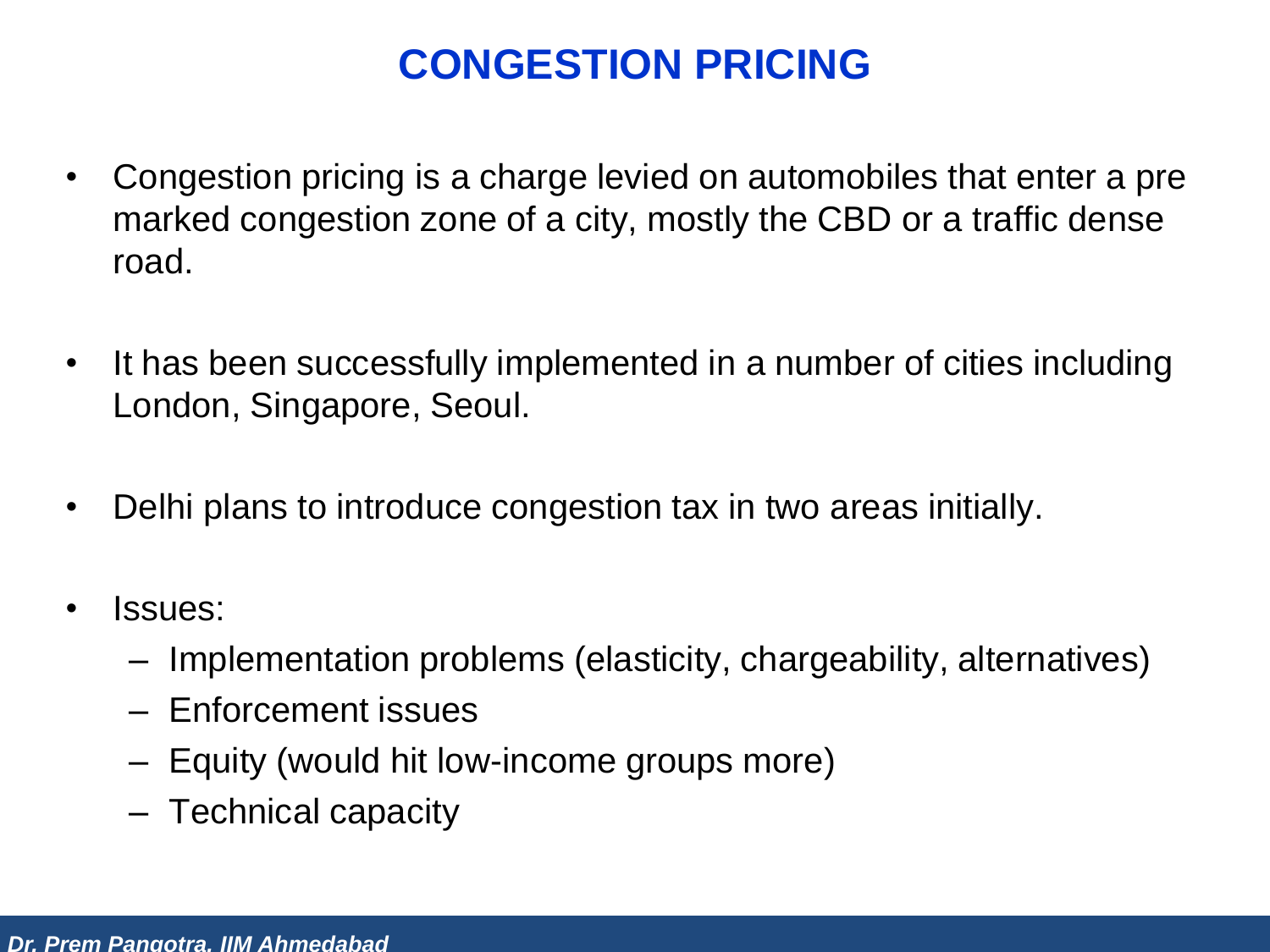#### **OTHER INSTRUMENTS FOR AIR QUALITY MANAGEMENT**

- Emission taxes on vehicles
- Road and registration charges
- Fuel taxes
- Tightening vehicle emission standards
- Vehicle inspection and maintenance systems
- Air quality monitoring and emission inventories
- Alternative fuels and vehicle technologies
- Traffic management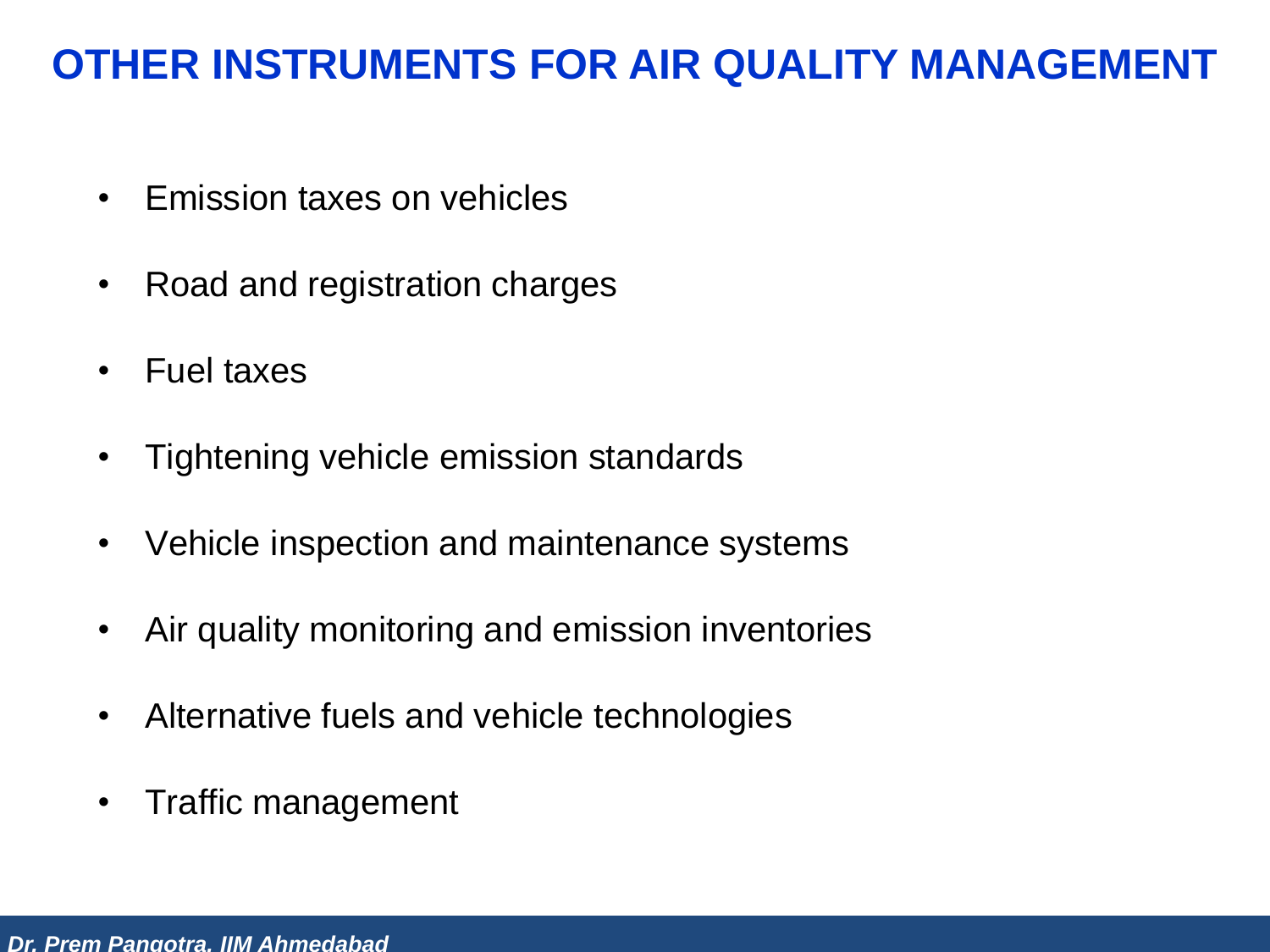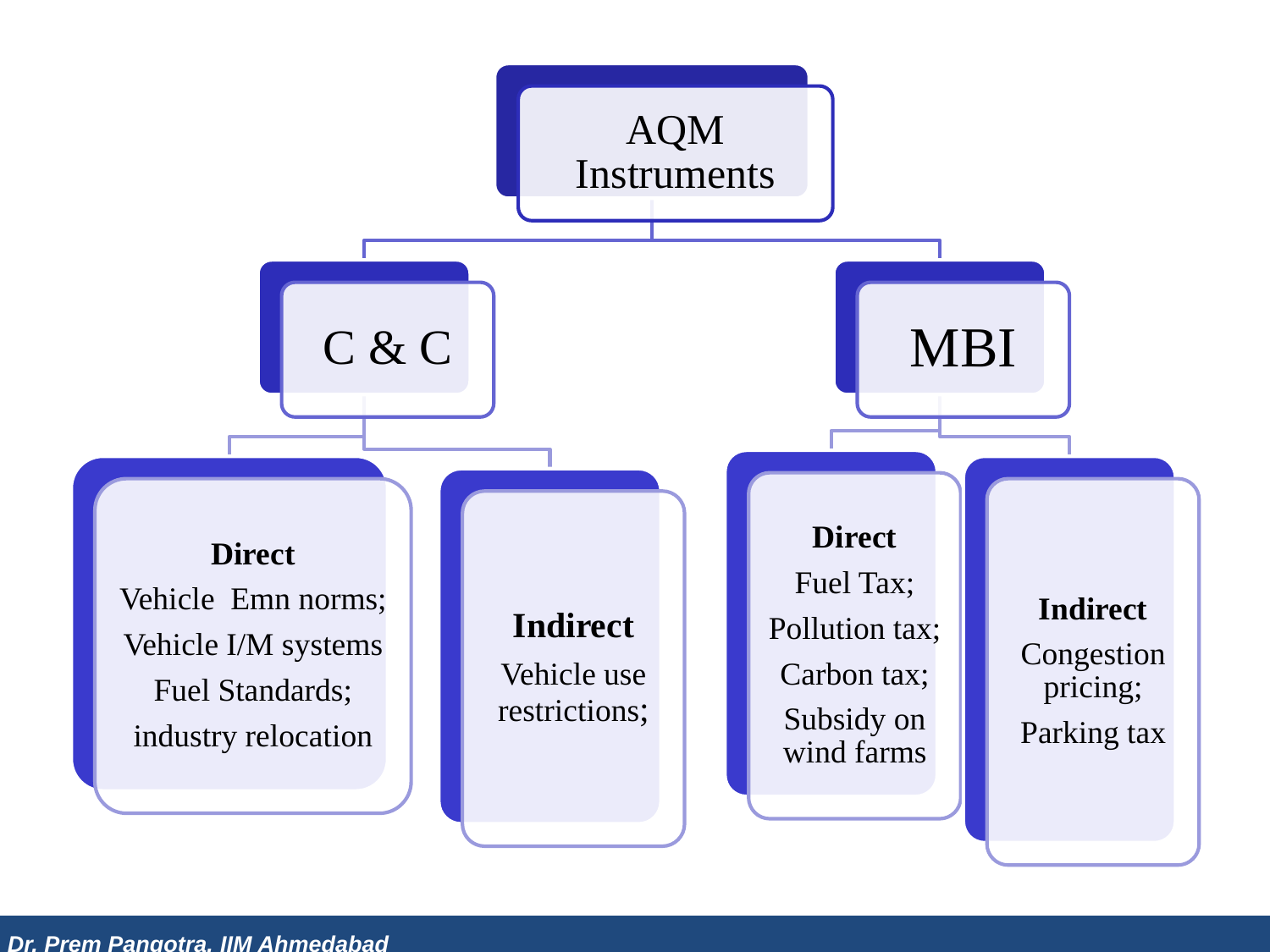#### **STRATEGIES FOR URBAN AQM**

| <b>Sector</b>                                                           | <b>Initial Stage</b>                                     | <b>Transition</b>                                                                        | <b>Mature Stage</b>                                                         |
|-------------------------------------------------------------------------|----------------------------------------------------------|------------------------------------------------------------------------------------------|-----------------------------------------------------------------------------|
| <b>Industry</b>                                                         | <b>Relocation</b>                                        | <b>Exhaust emission</b><br>control                                                       | Cleaner fuels & energy<br>efficient technologies                            |
| <b>Private</b><br><b>Transport</b>                                      | <b>Emission control</b><br>technologies                  | Introduction of<br>alternate vehicle<br>technologies                                     | Demand side<br>management<br>Zero emission vehicles                         |
| <b>Public</b><br><b>Transport</b>                                       | Supply side: Basic<br>infrastructure                     | MRTS, BRTS,<br>subsidies<br><b>Conversion to CNG</b>                                     | Integration of modes<br>Long term strategies<br>(reducing GHG<br>emissions) |
| <b>Fuel Quality</b><br>& Vehicle<br><b>Emission</b><br><b>Standards</b> | Adopting basic<br>standards for fuels<br>and<br>vehicles | Progressive<br>tightening,<br>based on international<br>norms                            | <b>Stringent standards</b><br>Effective I/M systems                         |
| <b>Air Quality</b><br><b>Monitoring</b>                                 | Setting up of basic<br>air quality<br>monitoring system  | Expansion of<br>monitoring (networks)<br>and pollutants)<br><b>Emissions inventories</b> | Automated monitoring<br>Source apportionment                                |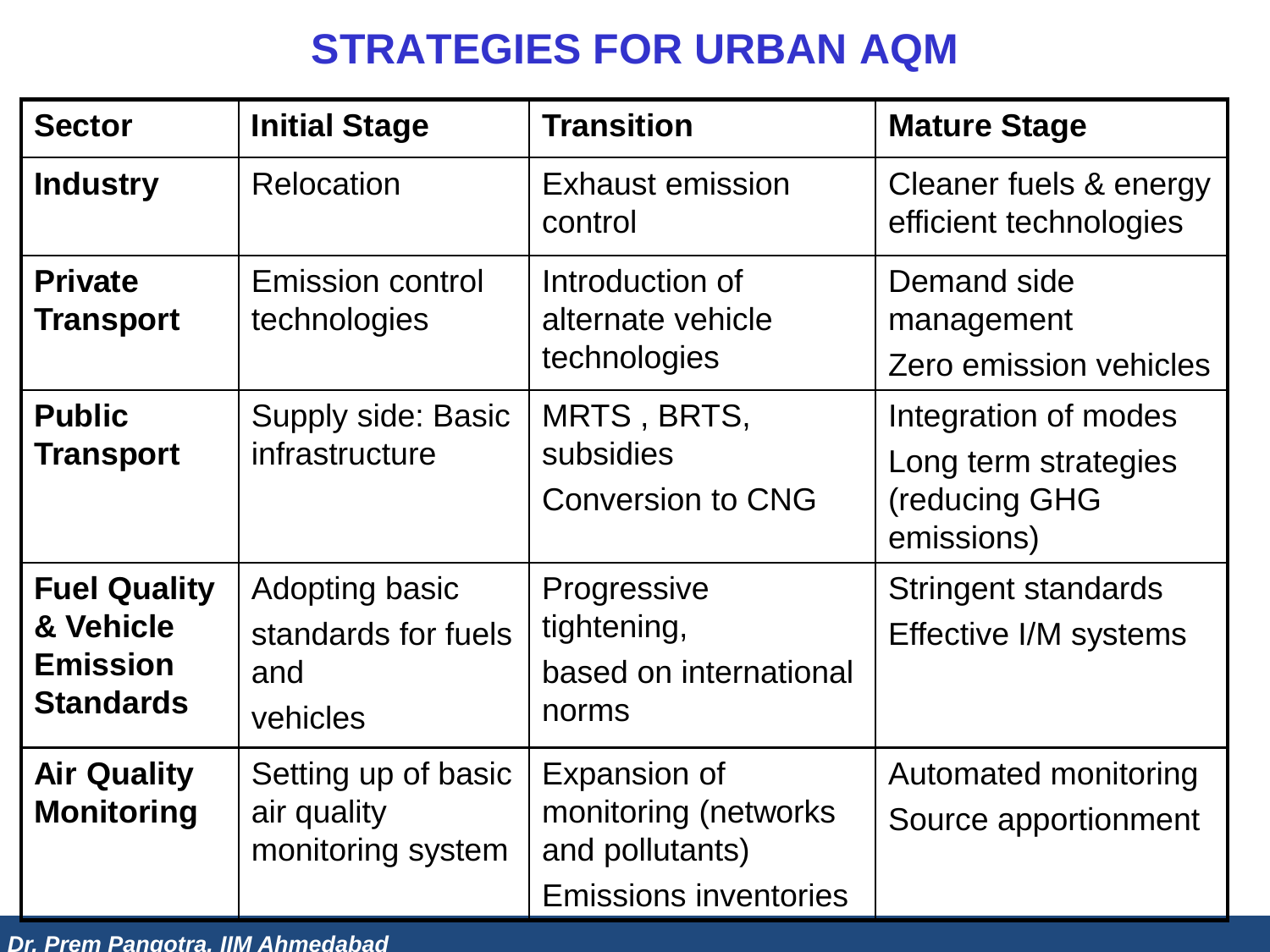#### **TRANSPORT PROJECTS AND CDM**

- $\triangleright$  Three domains of emission reduction possibilities
	- Mode Switch
		- ̶ Switch from a mode of transport with high emissions per transported passenger to one of low emissions
		- ̶ Reduced usage of private cars and increased usage of public transport or projects favouring bikes
	- Usage of larger units
		- ̶ Changing to a public transport system using large buses instead of microbuses
	- Improved occupation rates (for e.g. car-pooling projects)
		- ̶ Possible projects in this field include car-pooling projects
		- ̶ Organizational improvements in managing public transport
		- ̶ Optimizing the load factor of buses.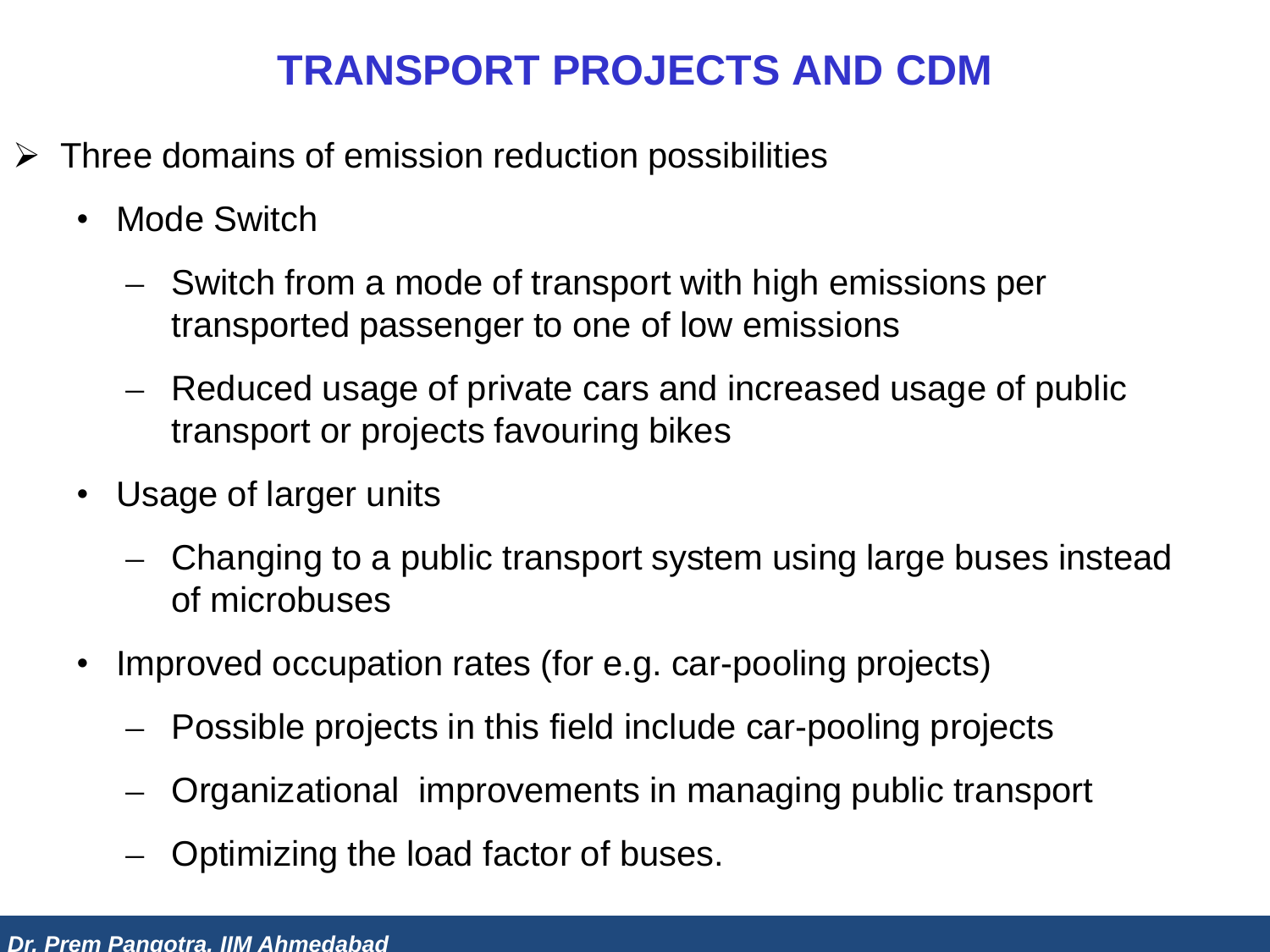- $\triangleright$  Public Transport Projects
	- Bus Rapid Transportation (BRT)
		- ̶ large no of projects coming up
		- ̶ relatively large emission reductions per project
	- Rail based Public Transport
		- ̶ Significant GHG reductions as compared to buses
		- ̶ Actual reductions depend on the efficient management of operations (occupation rate), technology used and the carbon factor of electricity of the respective country.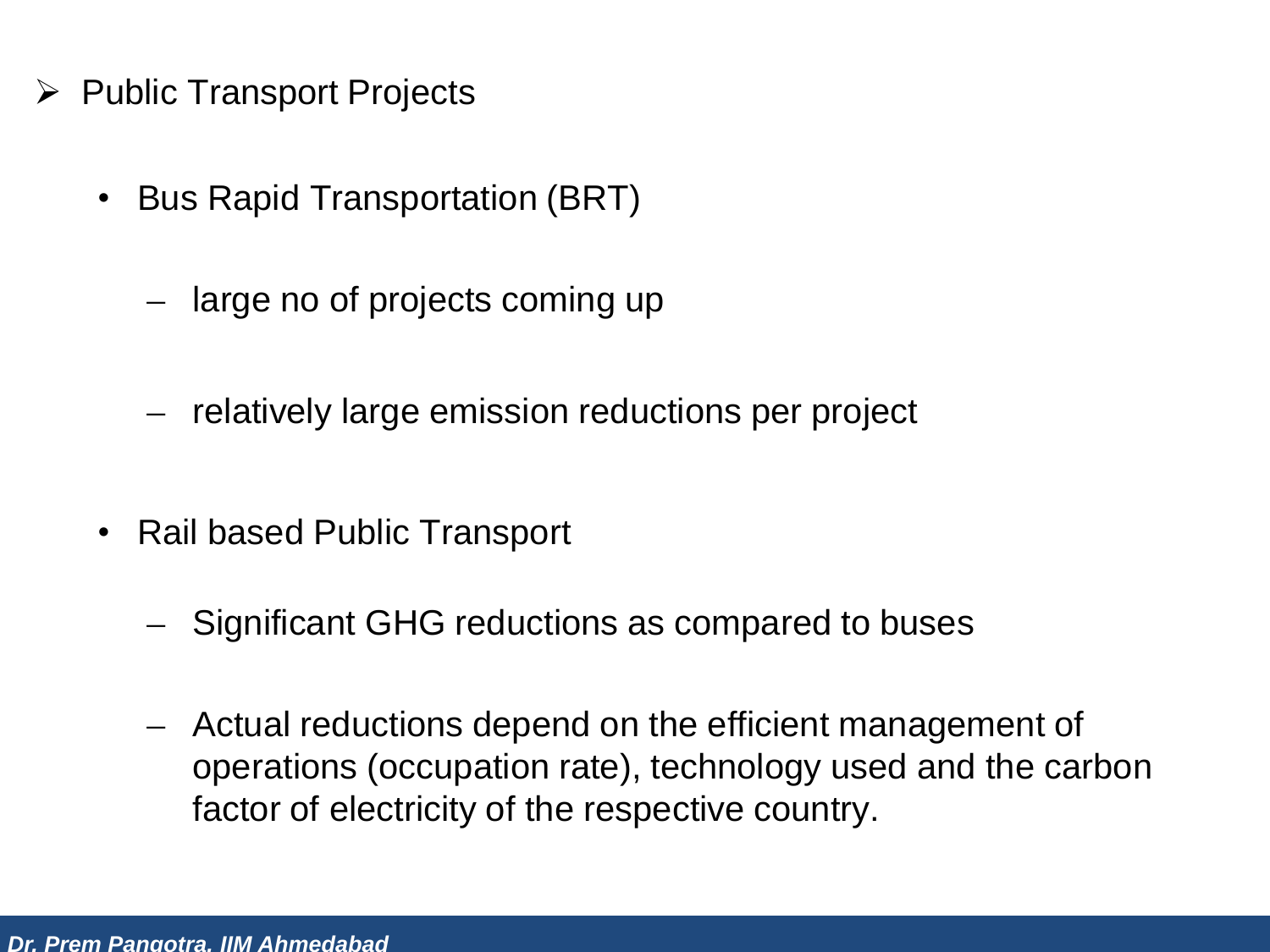#### **BARRIERS FOR CDM TRANSPORT PROJECTS**

- $\triangleright$  Methodology
	- Difficulty in proving additionality, Establishing baselines and project boundaries, Lack of recognition of co-benefits, Project ownership
- Costs
	- High transaction, monitoring and abatement costs (both real and perceived), Volatile carbon price for investors, Relatively low cost effectiveness of the mechanism with revenues often representing less than 1% of total project costs
- Awareness
	- Lack of knowledge and guidance at local level, Need for capacity building.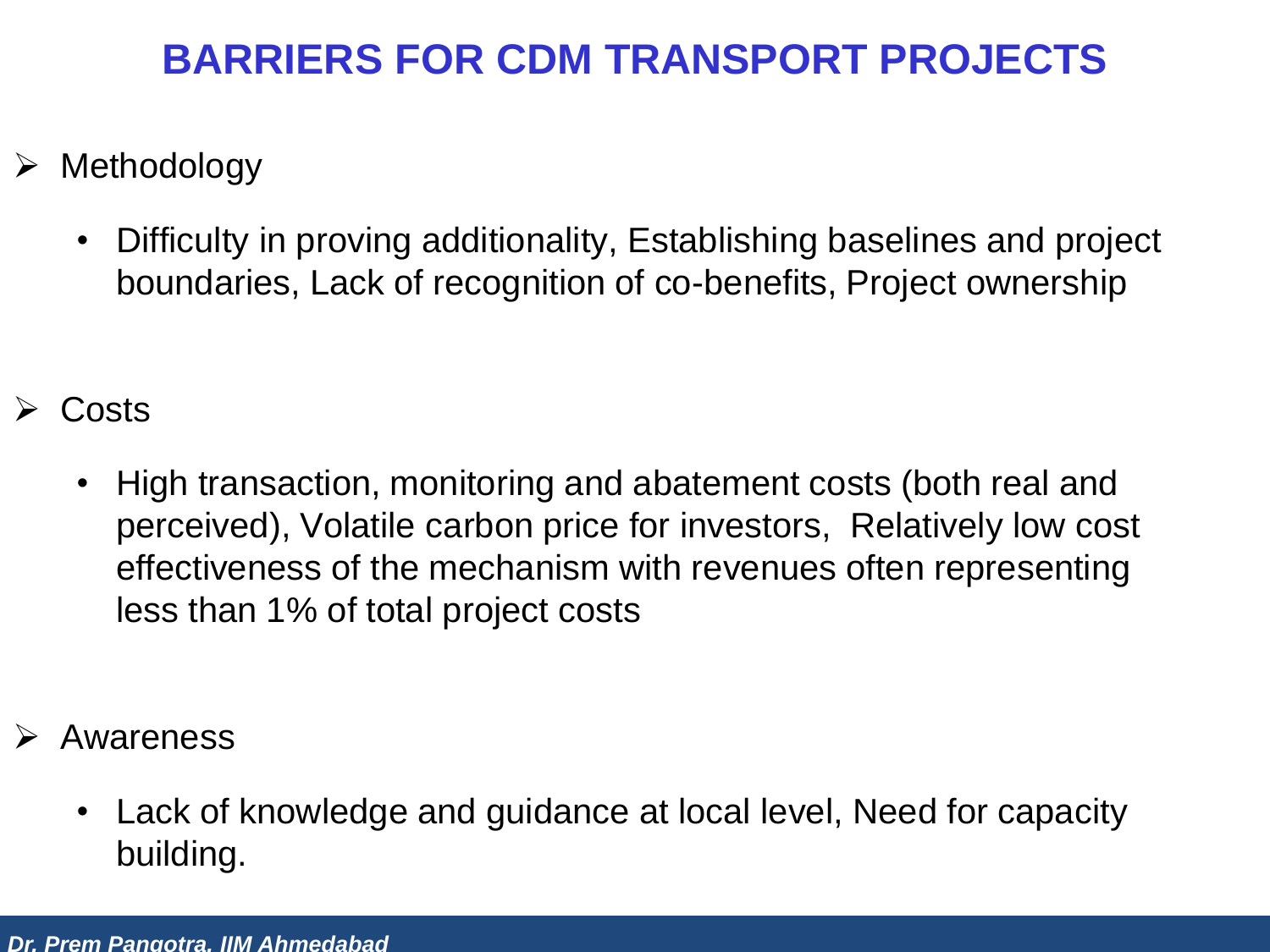#### **REGISTERED PUBLIC TRANSPORT CDM PROJECTS FROM INDIA**

| <b>Project Owner</b>     | <b>Delhi Metro Rail</b><br><b>Corporation</b>      | <b>Delhi Metro Rail</b><br><b>Corporation</b>        | <b>Mumbai Metro One</b><br><b>Pvt Ltd</b>                        |
|--------------------------|----------------------------------------------------|------------------------------------------------------|------------------------------------------------------------------|
| <b>Project Type</b>      | Transport, Rail:<br>Regenerative<br><b>Braking</b> | Transport, Mode shift:<br>road to rail               | Transport, Mode shift:<br>road to rail                           |
| <b>Status</b>            | Registered                                         | Registered                                           | Registered                                                       |
| Credit period            | 10 years                                           | 7 years                                              | 10 years                                                         |
| <b>PDD Consultant</b>    | Delhi Metro Rail                                   | <b>Grütter Consulting AG</b>                         | <b>Grütter Consulting AG</b>                                     |
| <b>Project Validator</b> | <b>TUV-Nord</b>                                    | <b>SQS</b>                                           | SQS                                                              |
| <b>Credit Buyer</b>      | Japan Carbon<br>Finance Ltd., Japan                | Switzerland (Grütter<br>Consulting)                  | Switzerland (Grütter<br>Consulting)                              |
| <b>Expected CERs</b>     | 41160 tCO2e/yr                                     | 529000 tCO2e/yr (avg<br>over credit period)          | 196000 tCO2e/yr (avg<br>over credit period)                      |
| <b>CER Price</b>         | \$6.62/ CER (1 kg<br>CO <sub>2</sub> e) received   | \$17.69/ CER (1 kg<br>CO <sub>2</sub> e) anticipated | \$25/ CER (1 kg CO2e)<br>anticipated                             |
| Revenue<br>Generation    | Rs. 2.4 Crores on<br>sale of 82,000 CERs           | Rs. 47 Crores annually<br>for 7 years, anticipated   | <b>Rs. 86.05 Crores</b><br>annually for 10 years,<br>anticipated |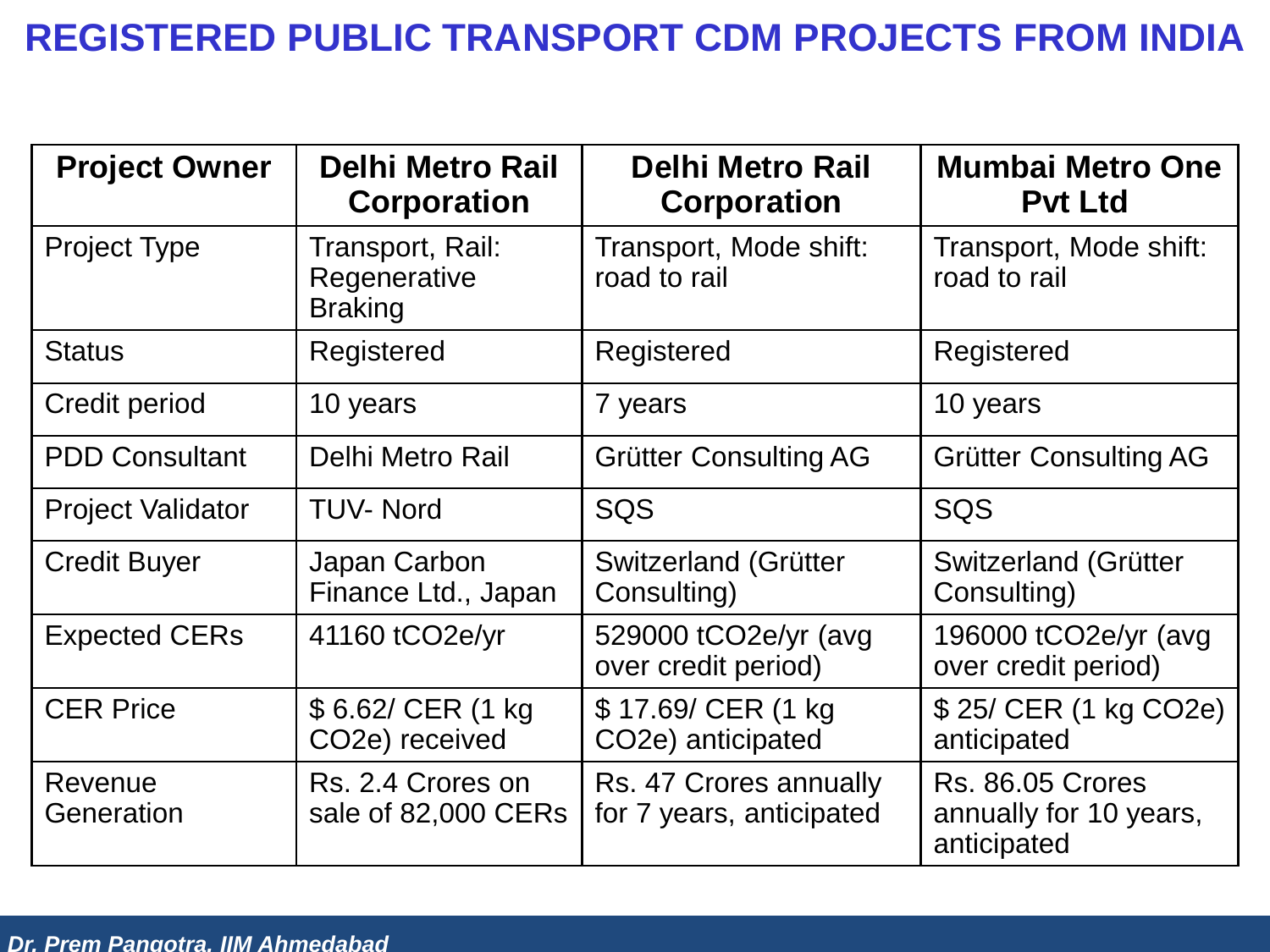#### **URBAN AIR QUALITY AND GLOBAL CLIMATE CHANGE**

- $\triangleright$  Urban Transport accounts for a major share of both local air pollutants and GHG emissions in Indian cities
- $\triangleright$  There are co benefits of addressing these two issues simultaneously
- $\triangleright$  Urban transport policies should focus on reducing both types of emissions by --
	- Improving energy efficiency
	- Fuel switching
	- Improving public transport
	- Better land-use planning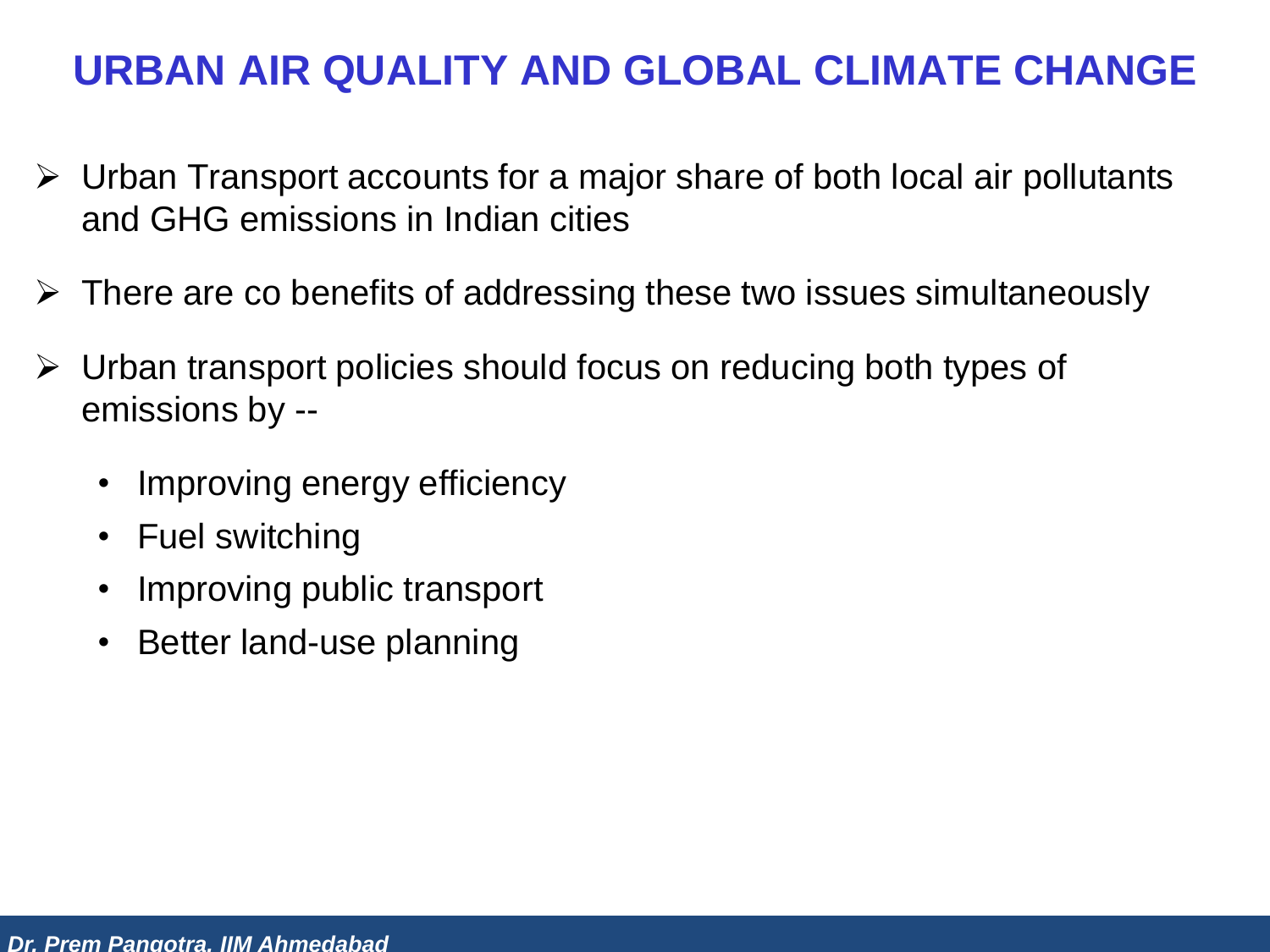- $\triangleright$  Sustainable low-carbon transport strategies should include the following:
	- Mass rapid transit systems
	- Integration between different modes
	- Segregated bicycle lanes and safe walkways (esp. for shorter trips)
	- Transport oriented urban development
	- Urban development policies to encourage compact cities and mixed land uses
	- City- level policies to restrict use of private vehicles, reduce travel demand, facilitate shift to cleaner fuels and enhanced financing options to make public transport affordable and inclusive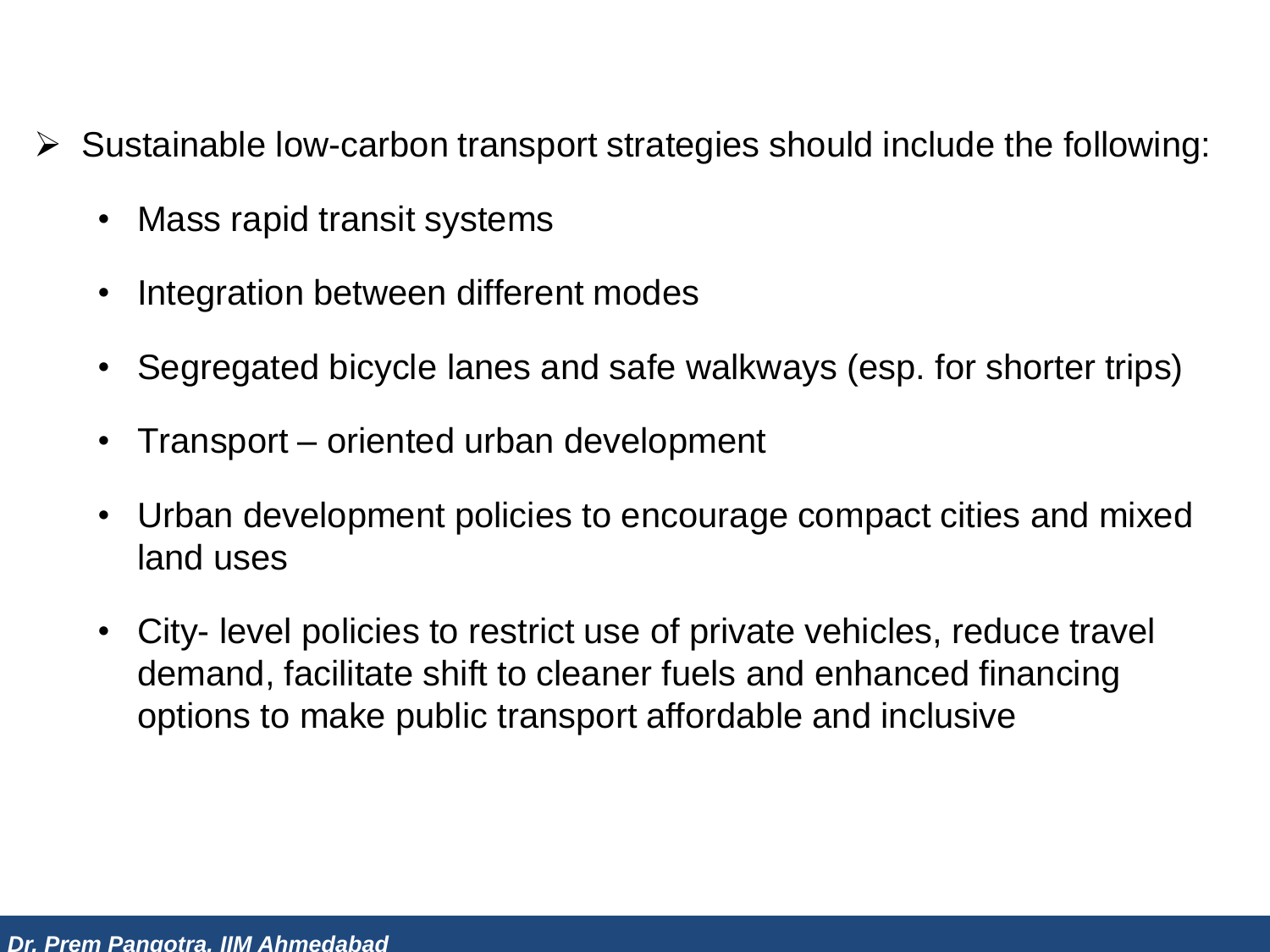#### **ECONOMIC GROWTH AND ENVIRONMENTAL QUALITY**

- EKC proposes that as the per capita income of a country increases, its environmental quality degrades up to a point.
- From that point, environmental quality begins to improve with increase in income.
- Wealthier nations have more resources to invest in cleaner technologies and can implement more stringent control measures
- Also, at higher stages of development, citizens demand better environmental quality leading to environmental reforms at local and national level



#### Environmental Kuznets' Curve